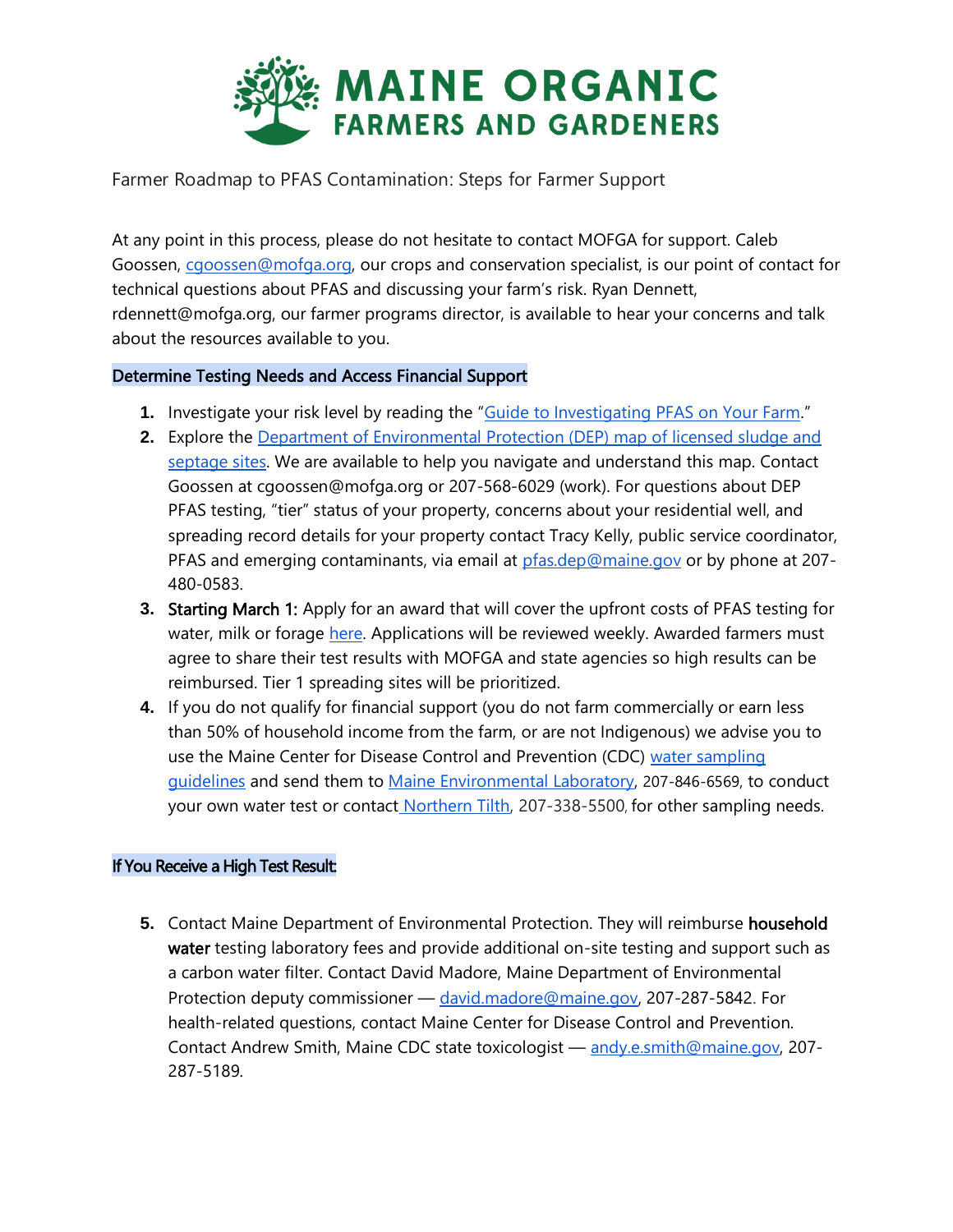

**6.** Contact Maine Department of Agriculture, Conservation and Forestry (DACF). They will reimburse high agricultural testing laboratory fees, conduct additional on-site testing and provide support such as a carbon water filtration for agricultural water sources. Contact Nancy McBrady, bureau director - [nancy.mcbrady@maine.gov,](mailto:nancy.mcbrady@maine.gov) 207-287-7522. Additional contacts for questions about DACF PFAS testing and concerns about agricultural water sources are on the contacts sheet below.

#### Enroll in Income Replacement Program

- **7.** Nancy McBrady (step 6) will provide a referral that will make you eligible for the Income Replacement Program administered by the Maine Organic Farmers and Gardeners Association (MOFGA) and Maine Farmland Trust (MFT).
- **8.** To enroll in the Income Replacement Program, confirm that you earn at least 50% of your family income from your farm business, you have stopped sales of contaminated products, and we have received a [W-9 form](https://www.irs.gov/pub/irs-pdf/fw9.pdf) and a recent Schedule F (or other IRS tax filing form used by your farm business) from you. You will then be enrolled and paid weekly through MOFGA and MFT until the state indemnity program by DACF begins or the fund runs out of money. Participants agree to have their Income Replacement award deducted from the lump sum payment they receive from the Maine indemnity program in order to replenish the emergency fund that will continue to support contaminated farms.

#### Other supports

#### **Community**

● To connect in a confidential space with other farms impacted by PFAS contamination please contact ironwoodorganic@gmail.com to be added to a Google Group.

## Financial support

● If you have been paying into unemployment, you and your employees can file for unemployment [here.](https://reemployme.maine.gov/accessme/faces/login/login.xhtml)

#### Crisis support

- Contact [Farm Aid](https://www.farmaid.org/our-work/resources-for-farmers/) available Monday-Friday, 9 a.m. to 10 p.m., at 1-800-327-6243. They may be able to connect you with resources, and you will elevate the issue of PFAS within their organization.
- Maine Statewide Crisis and Suicide Prevention Hotline: 1-888-568-1112
- Crisis Text Line : Text "CONNECT" to 741741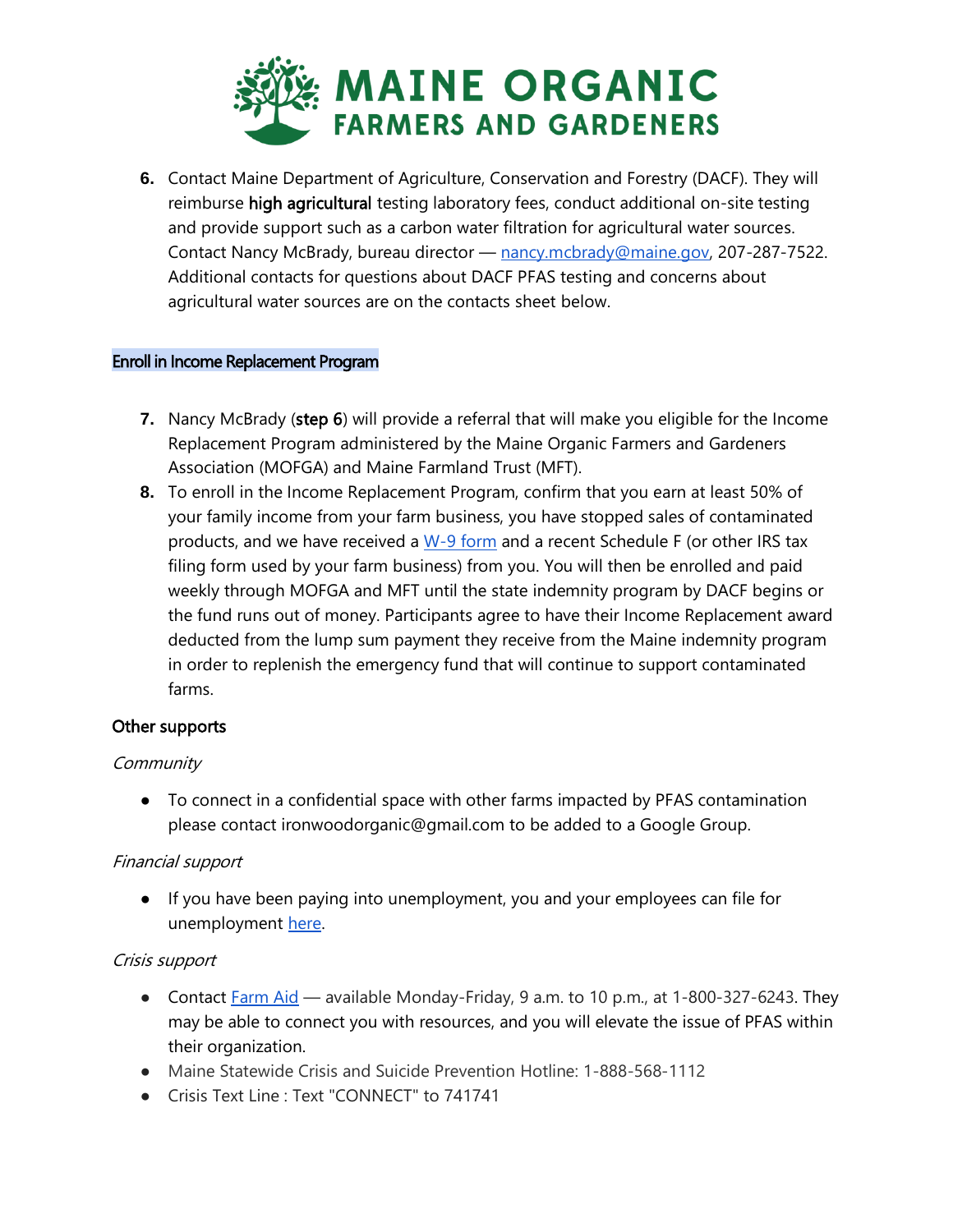

- $\bullet$  [211](http://211maine.org/) to find counselors who can speak with you
- [Maine Mobile Health](http://www.mainemobile.org/)
- [Maine Agricultural Mediation Program](https://extension.umaine.edu/agriculture/agricultural-mediation/)

#### Policy needs

● Please contact Senior Policy Director Heather Spalding, [heathers@mofga.org](mailto:heathers@mofga.org) or 207-568-4142, to support you in voicing your policy needs. She can help you arrange meetings with public officials and help with strategy to achieve your policy goals.

### **Litigation**

- To pursue legal action, connect with a lawyer through the
	- [Legal Food Hub,](https://www.legalfoodhub.org/) 1-844-529-4769 ext. 2 and [legalfoodhub@clf.org](mailto:legalfoodhub@clf.org)
	- and/or [Conservation Law Foundation](https://www.clf.org/) at 617-350-0990 and [e-info@clf.org.](mailto:e-info@clf.org)

# Contacts by institution

## Maine Organic Farmers and Gardeners Association (MOFGA):

## Ryan Dennett Farmer Programs Director Email: rdennett@mofga.org Phone: 207-568-4142

Caleb Goossen Organic Crops and Conservation Specialist Email: cgoossen@mofga.org Phone: 207-568-4142

## Maine Farmland Trust (MFT):

Tricia Rouleau Farm Network Director Email: trouleau@mainefarmlandtrust.org Cell: 207-899-5515 Hannah Chamberlain

## Stewardship Program Manager

Email: hchamberlain@mainefarmlandtrust.org Cell: 860-318-6957 |Office: 207-338-6575 x315

## Maine Center for Disease Control and Prevention (CDC):

For health-related questions.

Andrew Smith Maine CDC State Toxicologist Email: andy.e.smith@maine.gov Phone: 207-287-5189

## Maine Department of Environmental Protection (DEP):